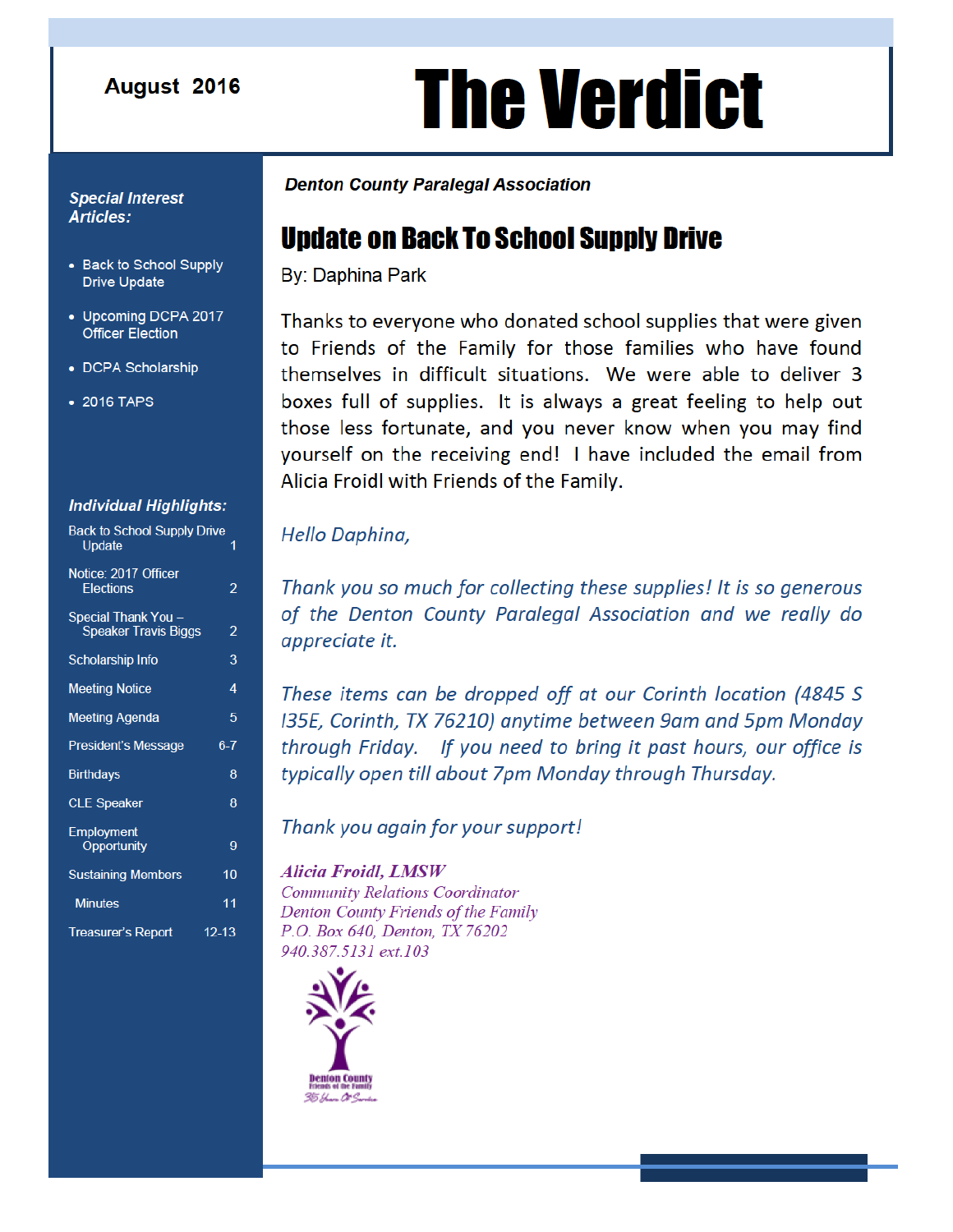# NOTICE: Upcoming 2017 Officer Election

By Vicki Schmidt, Membership Chair

The Membership Committee is accepting nominations for officers for the 2017 year. The open positions that we will be receiving nominations for are Secretary and Treasurer.

As you will remember, Melody Brackeen resigned as President of DCPA because she took a job outside the legal field. At the June meeting Pam Snavely stepped in to fill the role of President for the remainder of 2016 and she will also continue as President in 2017 since she was already president-elect for 2017. At the June meeting we also elected Daphina Park to fill the position of President Elect.

If you want to run for Treasurer or Secretary, or if you want to nominate a DCPA member for one of those positions, please make your nomination to Vicki Schmidt, Chairman of the Membership Committee, no later than September 15, 2016. Vicki's email address is vickidcpa@gmail.com.

### Special Thank You

By Pamela Snavely, DCPA President



We would like to extend a special "Thank You" to Travis Biggs who was kind enough to speak at our last luncheon when our scheduled speaker had a family emergency. Mr. Biggs' presentation was very informative and well presented!

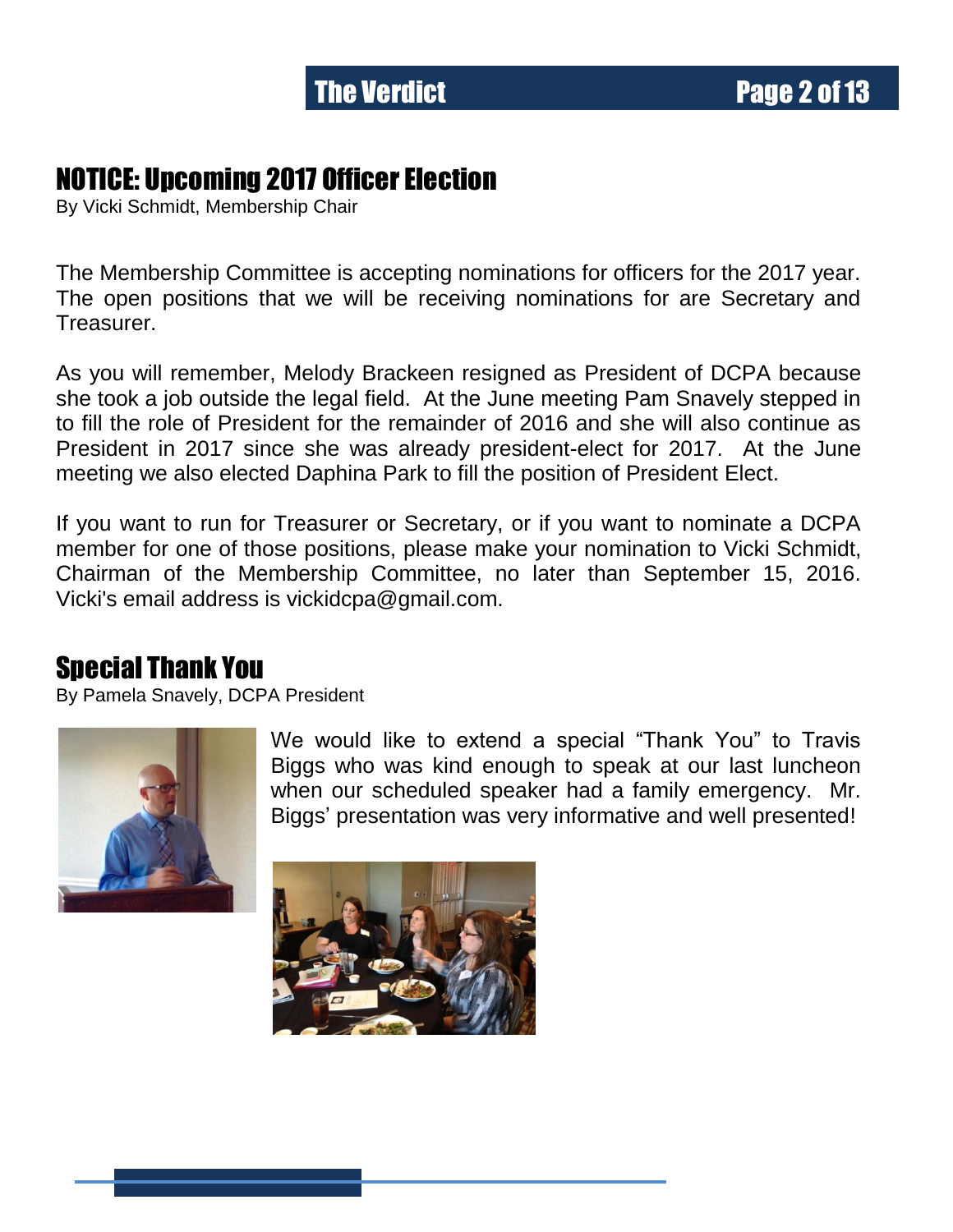# **The Verdict**

# **Page 3 of 13**

# **Scholarship Information**

**DCPA:** The Scholarship Committee offers \$500.00 in scholarship funds to be awarded to one member for the purposes of certification; or, if not applied for, the funds are alternatively available in (2) \$250.00 scholarships for professional continuing legal education and we urge members to apply. The scholarship application is on our DPCA website for your convenience at http://www.dentonparalegals.org/Resources/Documents/ScholarshipApplication.pdf.



**Deadline** 

**Testing Window**  **Late Filing** Deadline\*

December 10

January

May

December 1 April 1

August 1

April 10 August 10

September

**TAPS** 

\*\*\*\*\*\*\*\*\*\*\*\*\*\*\*\*\*\*\*\*\*\*\*



**Texas Advanced Paralegal Seminar TAPS on Track Journey to Excellence** (Three-Day Multi-Track CLE) September 28-30, 2016 **Wyndham San Antonio Riverwalk San Antonio, TX** 

Reserve your hotel room by calling 1-866-764-8536, and ask for the Paralegal Division of the State Bar of Texas or use the following web link: https://resweb.passkey.com/go/PDSBOT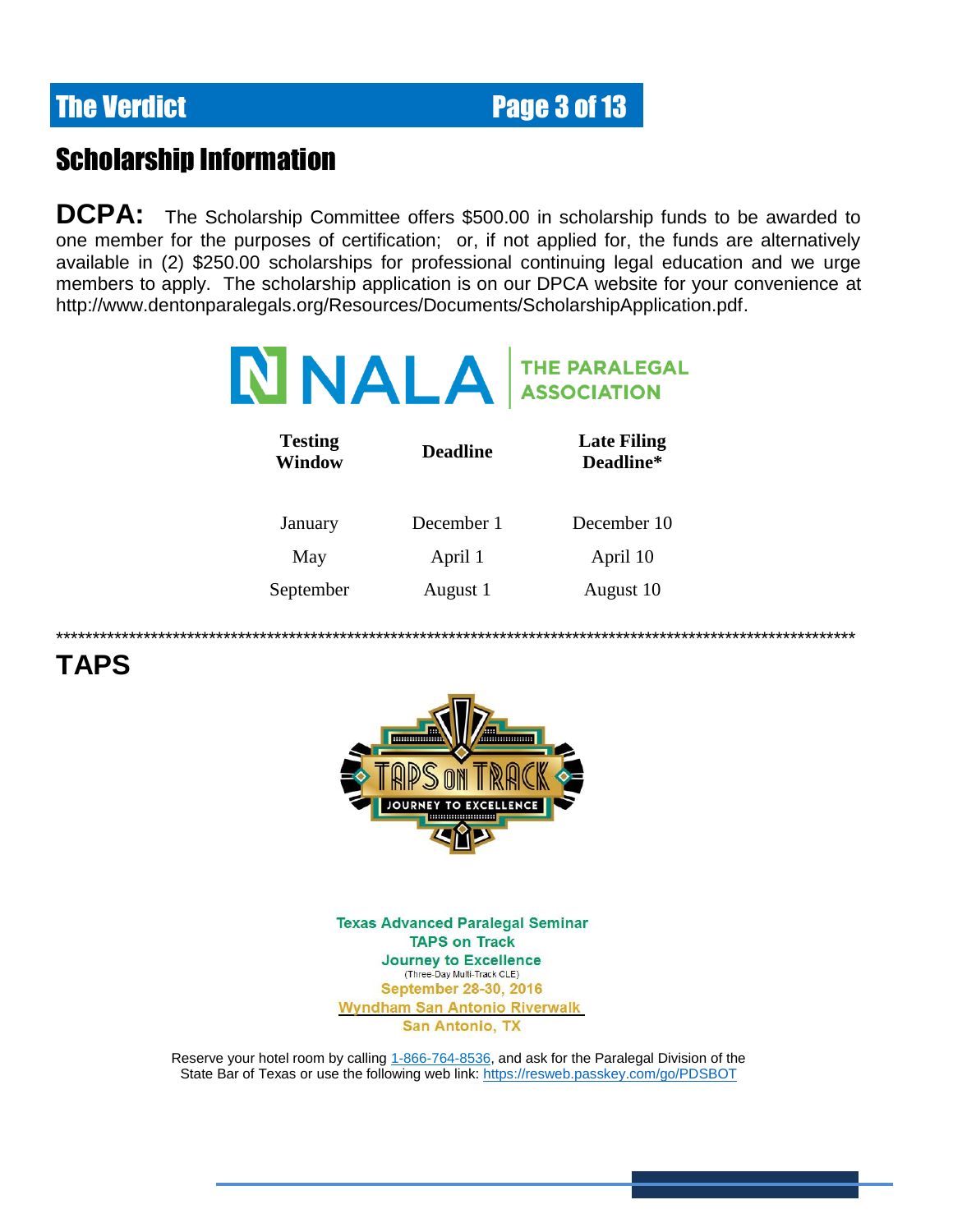#### **2016 Officers**

Pamela Snavely, President psnavely@hbwvlaw.com

Daphina Park, President-Elect Daphina.Park@dentoncounty.com

Heather Walker, Secretary/Parliamentarian heather.walker@dentoncounty.com

> Lisa Pittman, Treasurer lpittman@hbwvlaw.com

Cheryl Cooper, Historian ccooper@dentonlaw.com

#### Meeting Notice

The Denton County Paralegal Association's next Luncheon will be on Thursday, *August 25, 2016* at noon at Oakmont Country Club, 1901 Oakmont Drive, Corinth, Texas.

The all-inclusive cost of lunch is \$14.00 payable when you sign in. We cannot accept debit or credit cards, or make change, so please bring *exact* amount of cash or a check made payable to DCPA.

#### Did you know…

Oakmont developed a menu specifically for our association so each individual can order his or her own personal lunch selection. A copy of the menu can be found on the DCPA website. Payments for the CLE Luncheon can now be made online. For more information and online registration see Events/CLE Luncheon at www.dentonparalegals.org.

**2016 Committee Chairs**

**CLE,** Debbie Nyarangi Deborah@bowen-law.com

**Fundraising,** Daphina Park daphina.park@dentoncounty.com

**Legal Directory**, Cheryl Cooper ccooper@dentonlaw.com

**Membership**, Vicki Schmidt vicki.dcpa@gmail.com

**Newsletter**, Lisa Pittman lpittman@hbwvlaw.com

**Social**, Lakesha Bell lakesha.bell@dentoncounty.com

**Scholarship**, Jenna Earhart

*RESERVATIONS ARE REQUIRED and can be made via e-mail to Lisa Pittman at lpittman@hbwvlaw.com. The deadline to RSVP is August 24 , 2016 by 3:00 p.m. Please clearly mark you menu choices and forward to Lisa Pittman.* **That will help Oakmont ensure each individual lunch is freshly prepared and ready shortly after you arrive for the meeting.**

**Notice: We must notify Oakmont of the number attending prior to the meeting and menu choices for preparation of food and adequate seating arrangements. Please note we are also required to bill those individuals who make reservations to eat and do not attend.**

### Directions to Oakmont

jearhart@hbwvlaw.com Oakmont Country Club is located in Corinth off I-35 East between Lewisville and Denton.

- Exit 461 Shady Grove Road/Post Oak Drive
- Turn west onto Post Oak Drive
- Turn right (west) onto Robinson Road at stop sign
- Turn left (south) onto Oakmont Drive you will see an Oakmont sign in the median
- Turn right into Oakmont Country Club (second right)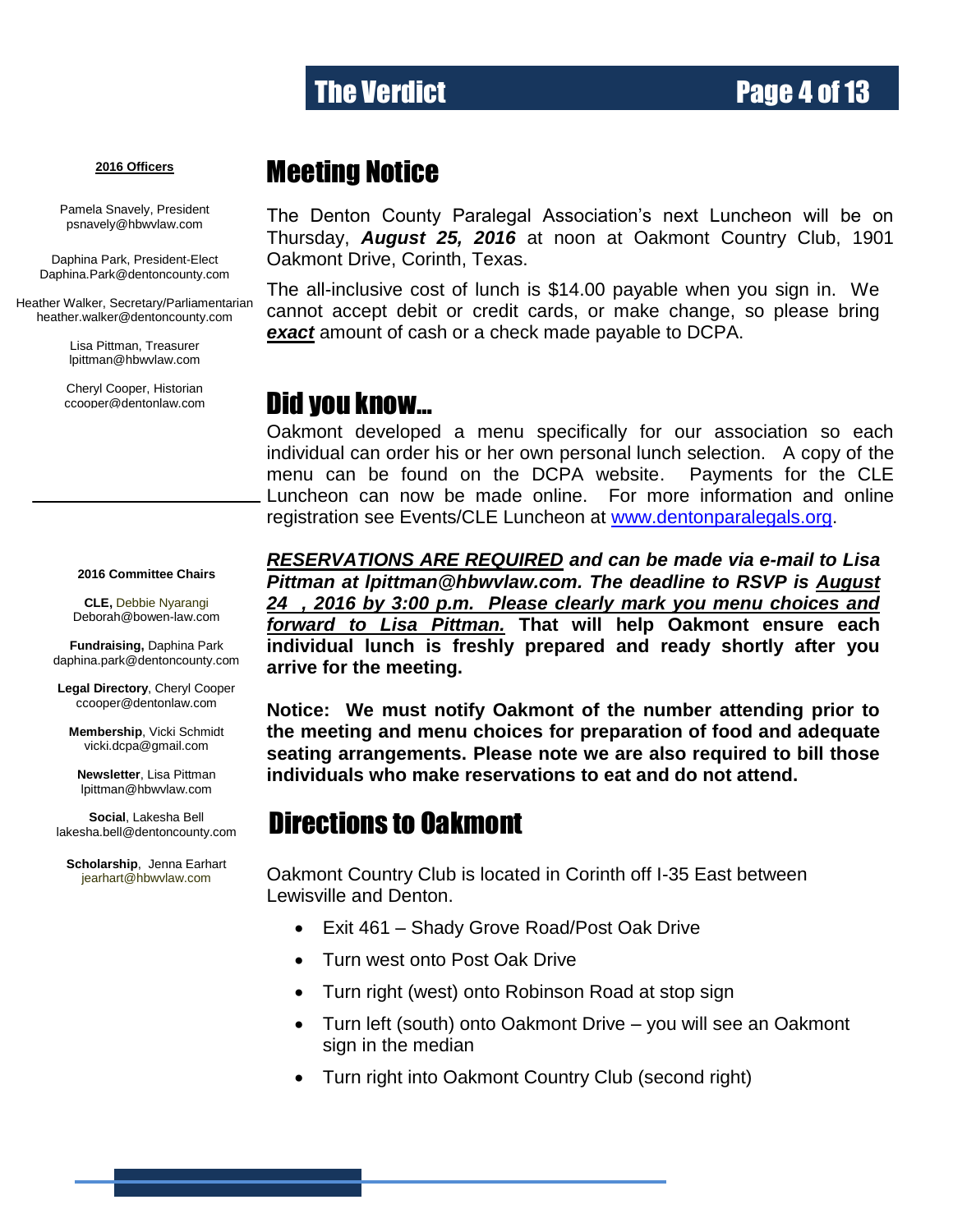# **The Verdict Community Community Page 5 of 13**

# AGENDA FOR MEETING

Date: August 25, 2016 Place: Oakmont Country Club 1901 Oakmont Drive Corinth, Texas 76210 Time: Noon

- **1.** Welcome members and guests
- **2.** Speaker Don R. White, Jr. Texas Board of Legal Specialization in Commercial and Residential Real Estate Law

Mr. White will give us a presentation on "Tips and Traps of the Deceptive Trade Practices Act" concerning real estate sales

- **3.** Old Business
	- a. Approve July Minutes
	- b. Approve July Treasurer's Report
- **4.** New Business
- **5.** Announcements
	- Nice turnout for our Back to School Bash
	- Thanks to all members for donations and support; we were able to donate 3 boxes of school supplies to Friends of the Family
- **6.** Door Prize
- **7.** Adjournment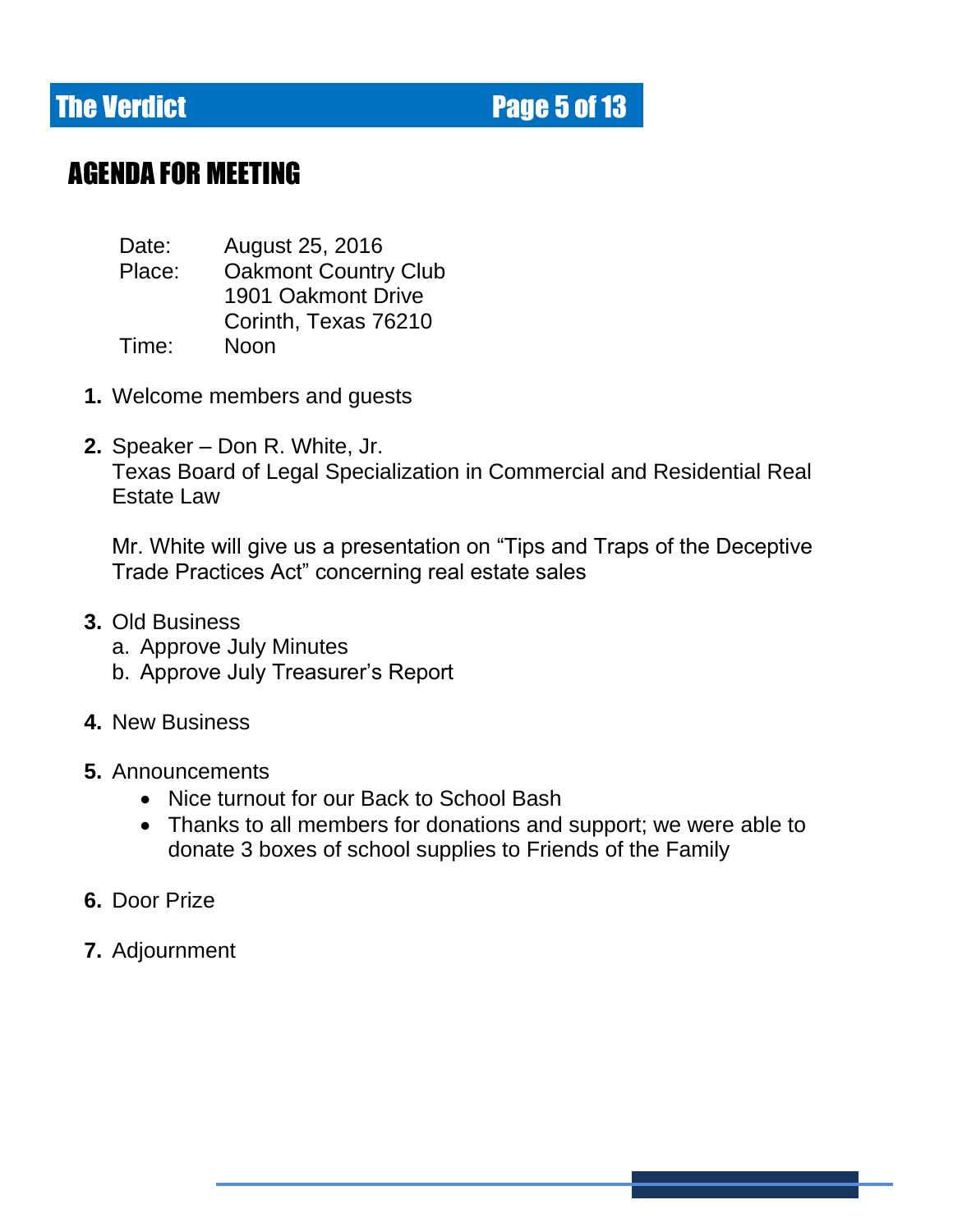### President's Message

By: Pamela Snavely, ACP

I hope each of you had a great summer and that the students in your life are ready to hit the books again! The school year will begin August 22nd for both the Denton and Lewisville Independent School Districts. The first day of classes for students at NCTC is August 22nd, and UNT students will begin on August 29th. Some of you may be enrolled in one of our local colleges or universities to obtain an academic degree. In addition to traditional higher education, paralegals have the opportunity to earn professional credentials recognized and respected within the legal community.

The National Association of Legal Assistants ("NALA") offers a "Certified Paralegal" credential which is obtained through a voluntary testing process to determine an individual has met predetermined, standardized criteria. The CP exam is offered three times a year and is organized into five different sections: Communications, Legal Ethics, Judgment & Analytical Ability, Legal Research, and Substantive Law (American Legal System, Civil Litigation, Business Organizations, and Contracts). The Certified Paralegal must fulfill ongoing educational requirements to keep certification current. December 1st is the deadline to apply for the NALA CP exam held in January. The "Advanced Certified Paralegal" credential is available to those who have already obtained their CP and focuses on specific subject matter. Go to the NALA website at https://www.nala.org/ for more details.

Experienced legal assistants and paralegals may prefer to earn Board Certification through the Texas Board of Legal Specialization ("TBLS") by testing and proving special competence within a select field of law. There are seven legal specialty areas offered: Bankruptcy, Civil Trial, Criminal, Estate Planning & Probate, Family, Personal Injury Trial, and Real Estate. Each area contains both General Requirements and Specific Area Requirements. The process is said to be rigorous and challenging for this highly respected credential. The Paralegal Certification Application must be submitted by June 30th in order to take the annual TBLS Paralegal Exam offered in November. Go to http://www.tbls-bcp.org/ for more information.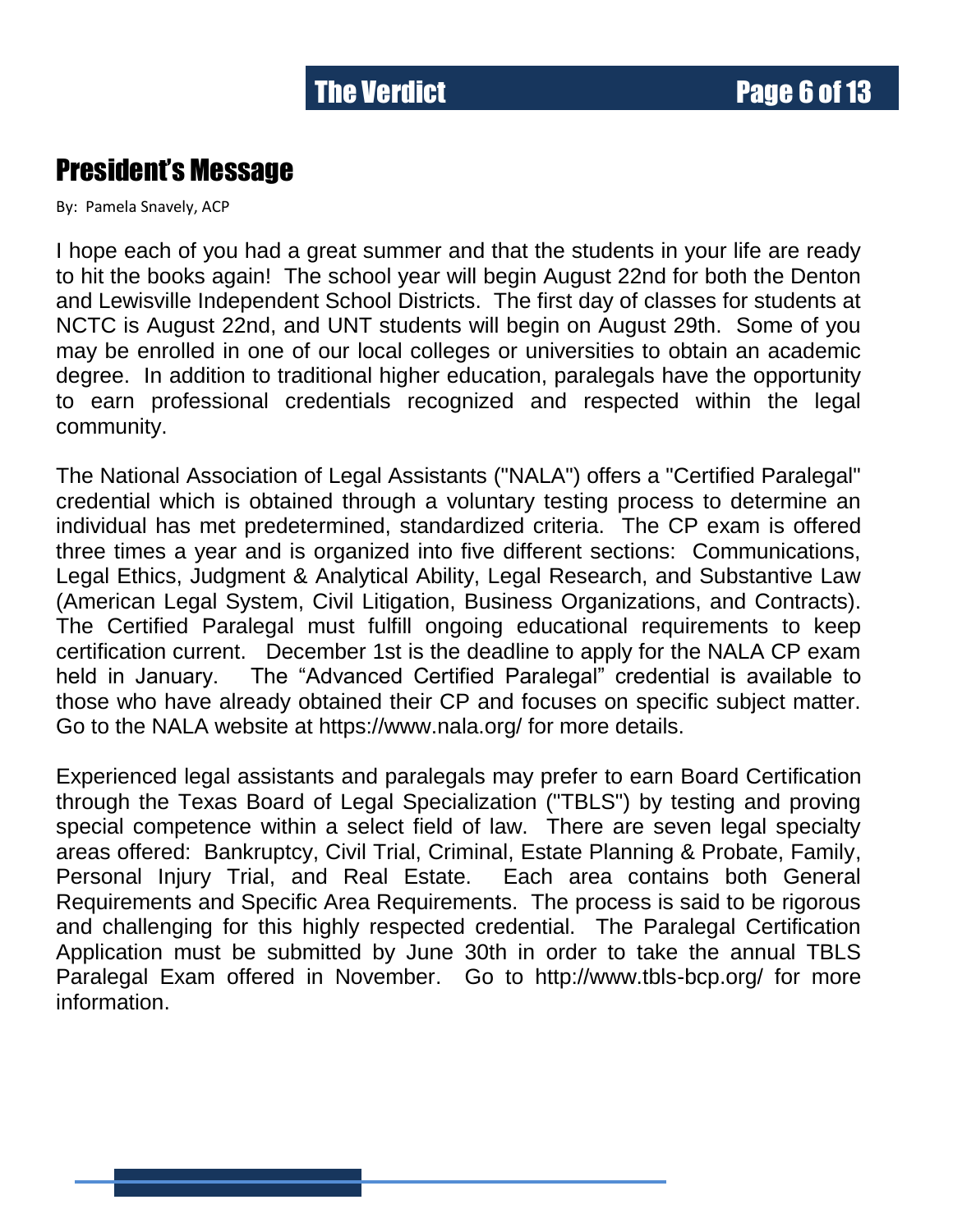# **The Verdict Electronic Electronic Page 7 of 13**

### President's Message Con't

The National Federation of Paralegal Associations ("NFPA") offers a Paralegal Core Competency Exam, that was developed for early-career and entry-level paralegals. The Core Registered Paralegal ("CRP") test is administered at various computer centers and must be taken within 90 days after your application is accepted. NFPA also offers the Paralegal Advanced Competency Exam to obtain the Registered Paralegal ("RP") certification. The test is based on application of general knowledge, paralegal experience, and critical analysis ability and covers routinely performed tasks regardless of the specific practice area. You can obtain more information at http://www.paralegals.org.

Certification can enhance your career and elevate your professional standing. Check the website of the program that interests you to determine eligibility requirements, costs of testing and maintaining membership, details regarding the process, and the ongoing educational requirements that must be met to maintain credentials. DCPA is committed to continued professional growth and awards an annual scholarship to a qualified member that is seeking certification. We also offer continuing legal education at most of our monthly membership meetings to help you obtain the required CLE hours to maintain certification credentials. Many of our members have obtained certification and can assist with general questions, study tips, and recommended study materials. We want to help you achieve your goals when you decide it's time to hit the books!

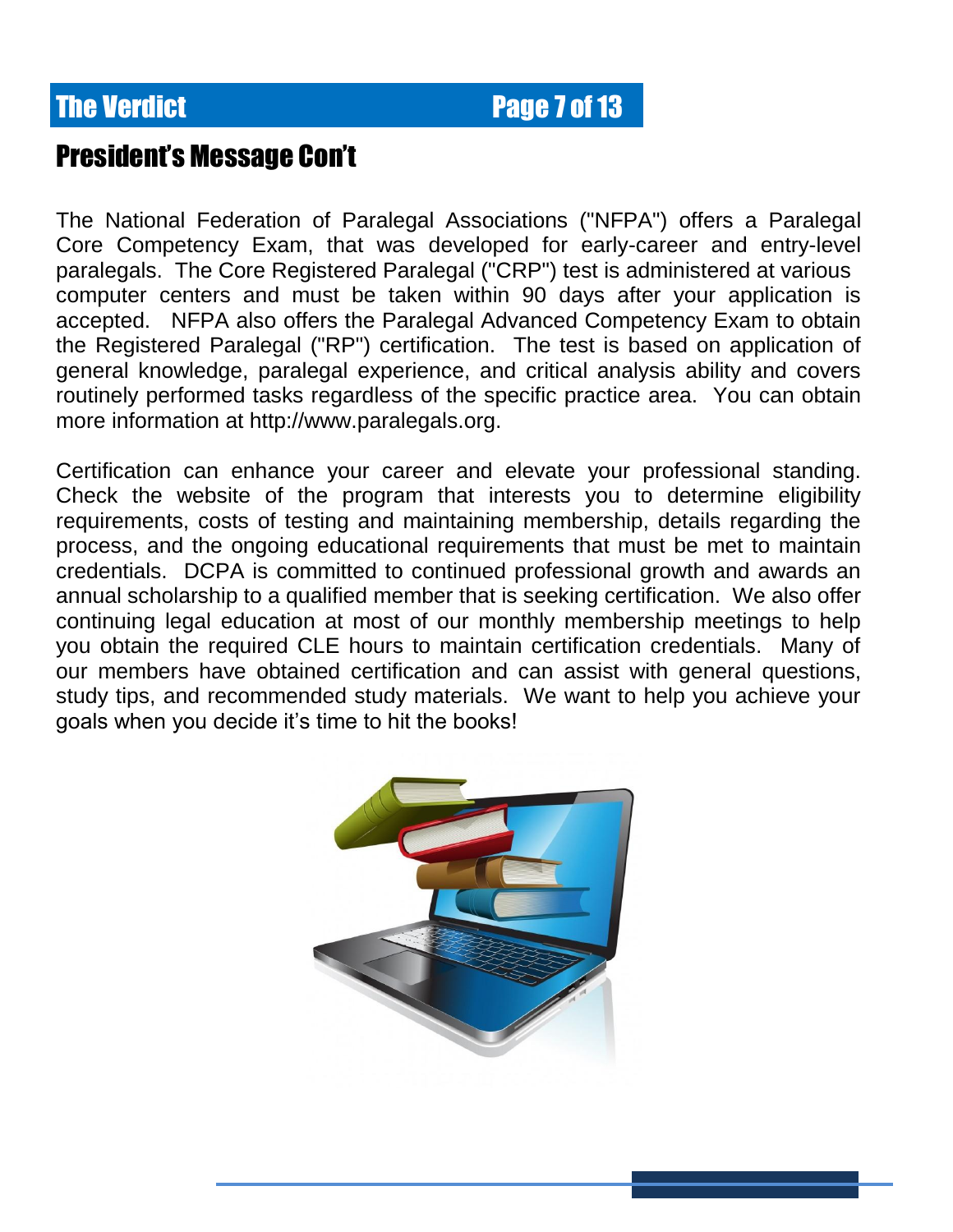### Membership News

#### **Benefits of Membership In The Denton County Paralegal Association Include:**

- $\div$  Receipt of the monthly issue of *The Verdict*
- *Free Accredited CLE at monthly meetings*
- *Continuing Legal Education seminars on various topics*
- *Job Bank*
- *Motivation*
- *Networking with other paralegals in Denton County*
- ❖ Professional growth through participation
- Communication and promotion of professional conduct and responsibility
- Continued individual and professional growth as paralegals

Please encourage those paralegals and others in the legal field, whom are not currently members, to join. If you know of anyone who would like to join, please contact Vicki Schmidt at vickidcpa@gmail.com

### **Birthdays**

Our members with September Birthdays are:

Chris Brozstek (9/3) Jennifer Earhart (9/3) Angela Juarez (9/16) Kimberly Spivey (9/23)

Hope each of you will have a **Happy Birthday!**

# CLE GUEST SPEAKER



Our speaker this month is Don R. White, Jr. with Hayes, Berry, White & Vanzant, LLP. Mr. White is certified by the Texas Board of Legal Specialization in both Commercial and Residential Real Estate Law. Mr. White presentation will be on "Tips and Traps of the Deceptive Trade Practices Act" concerning real estate sales.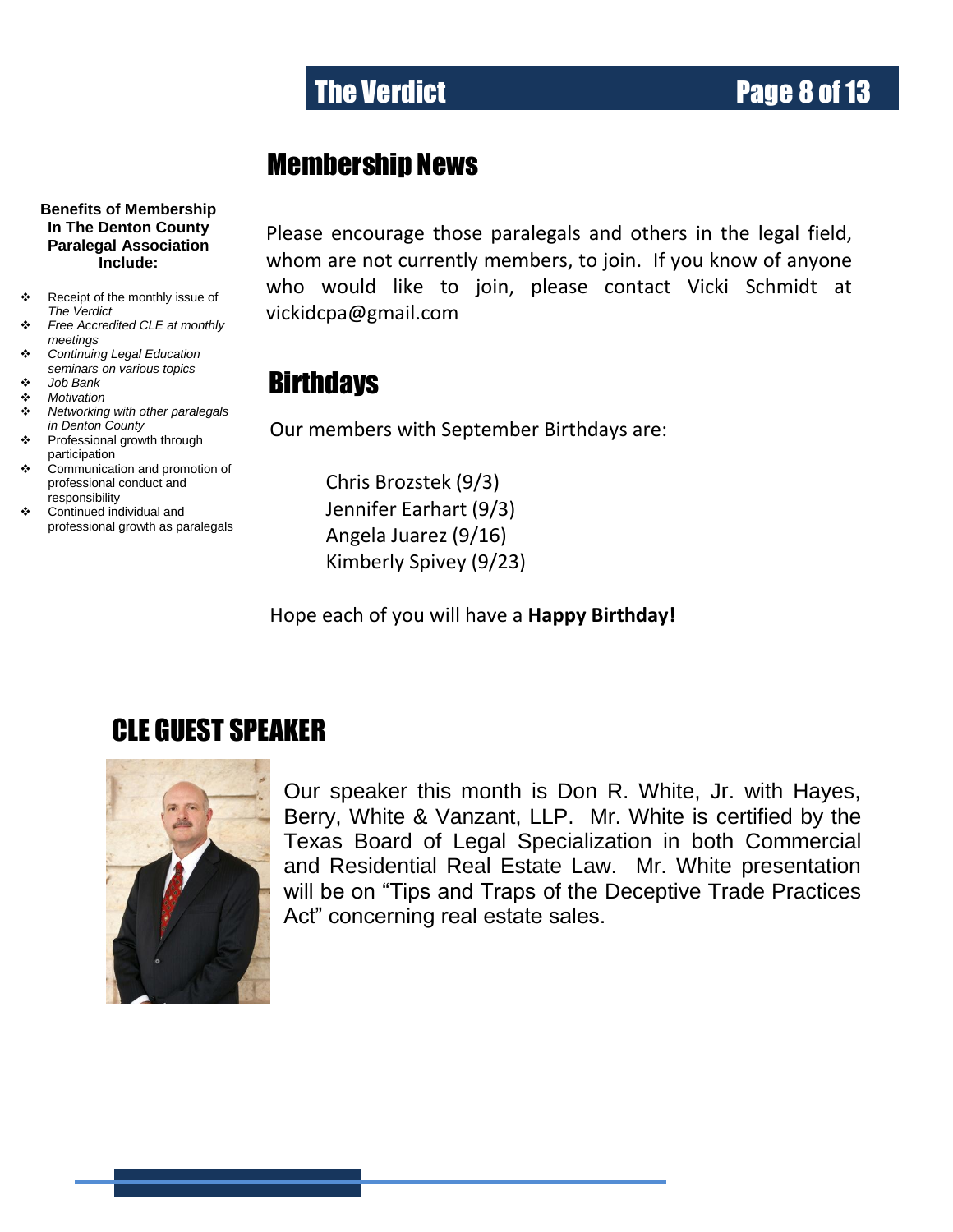**The Verdict Community Community Page 9 of 13**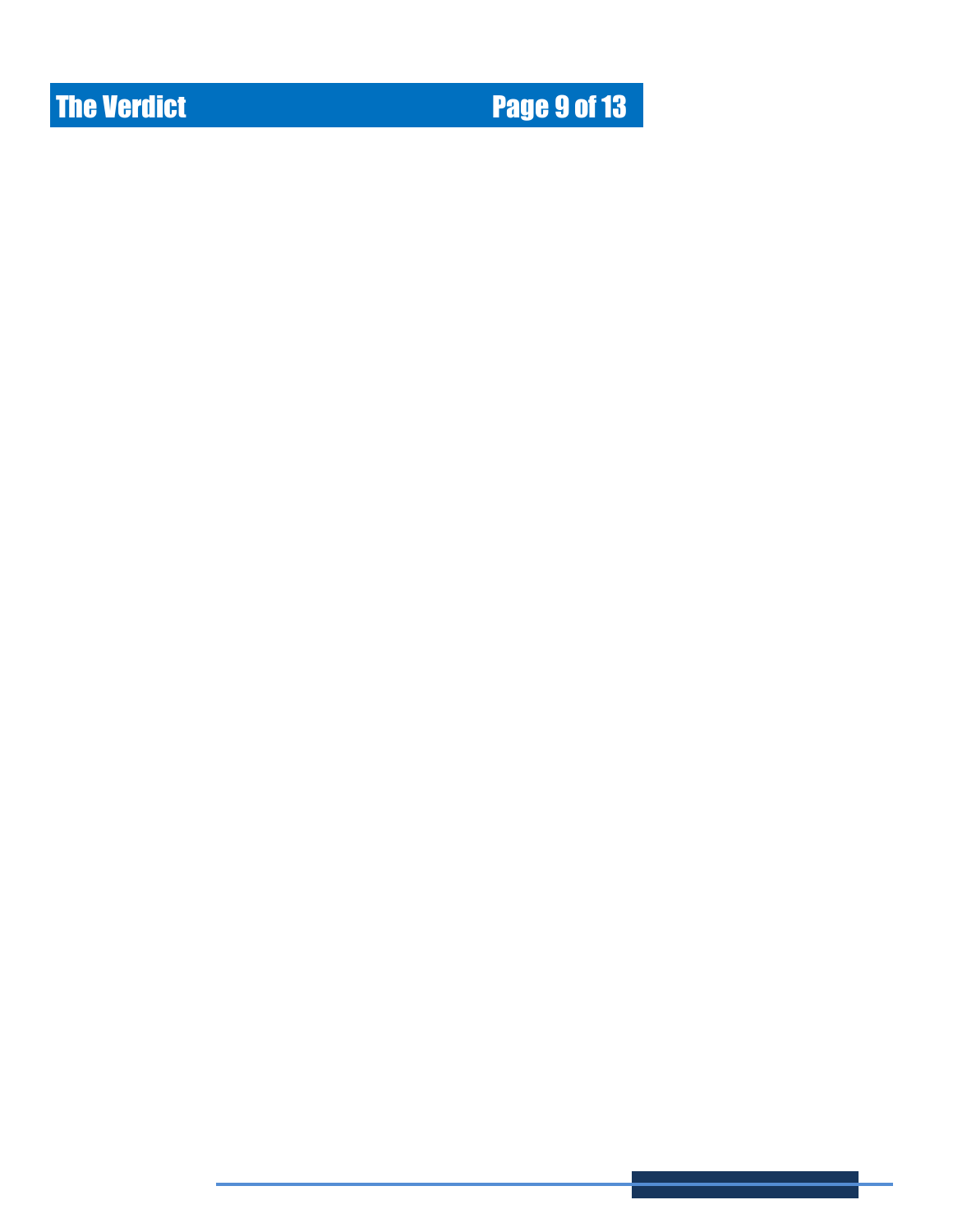### Support Our Sustaining Members

**Please help support our Sustaining Members by calling them when you have a project that needs outside support. Remember it is through their continued support and generosity that DCPA is able to provide social events at a low cost.**

#### **Stewart Process Service, Inc. County Process Service Bruce G. Stewart Fred Bowles**

110 Sheraton Place 159 Sunny Side Lane Denton, Texas 76209 Valley View, Texas 76272 Phone: 940-367-4643 Phone: 940-390-0914 Fax: 940-484-0999 Fax: 940-484-6054 Email – stewartprocess@verizon.net Email – fbowles@ntin.net

# **The Verdict Community Community Page 10 of 13**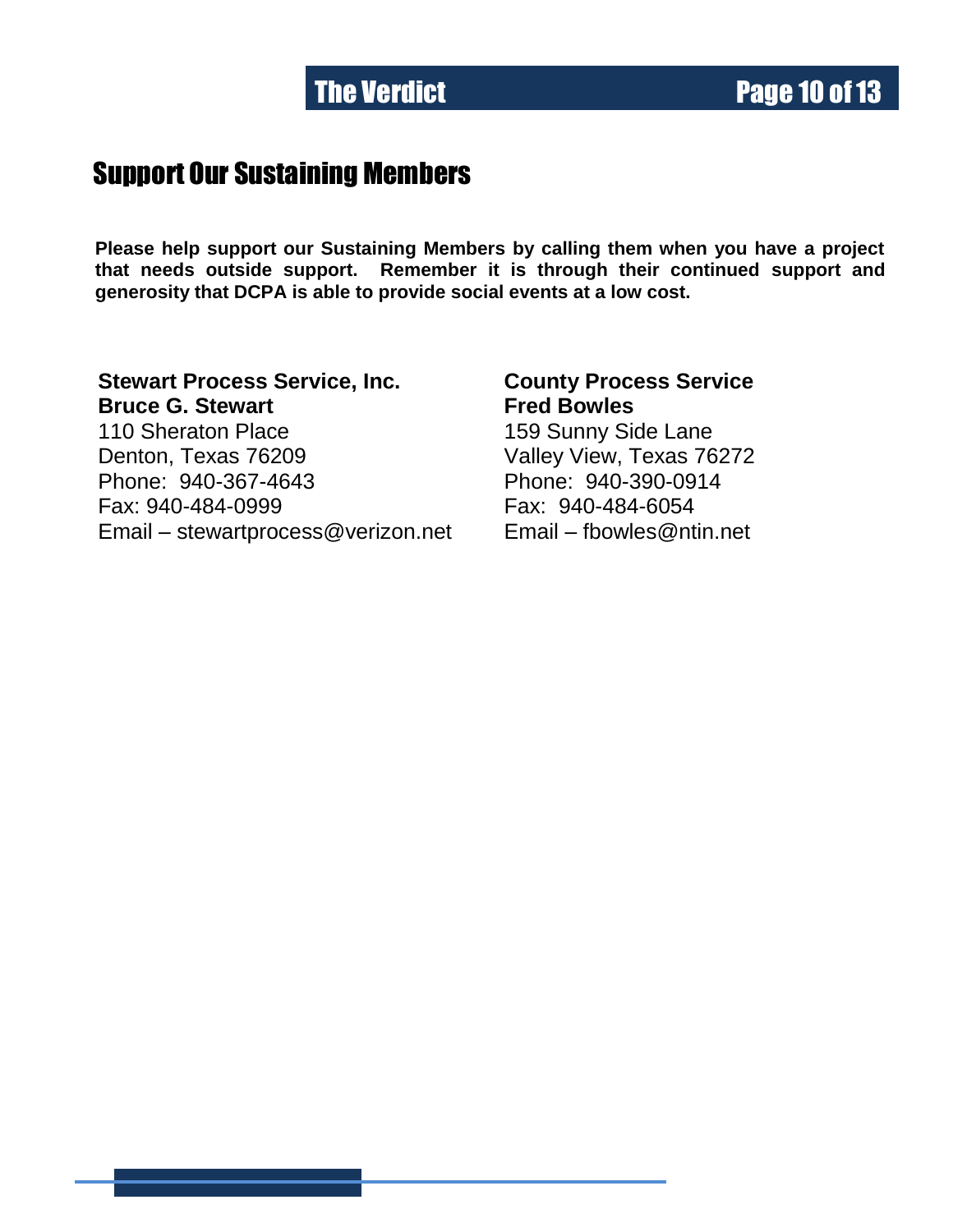# **The Verdict Page 11 of 13**

#### **Minutes**

- 1. President Pamela Snavely called the meeting held on July 28, 2016 to order at 12:10 p.m. at Oakmont Country Club in Denton. President Snavely welcomed 10 attendees, 9 members and the speaker.
- 2. The speaker for July's meeting was Travis Biggs, a Private Law Practice Attorney, discussing Personal Injury cases.

#### OLD BUSINESS

- 3. President Snavely asked for a vote on the June 2016 meeting minutes. A motion for approval was presented by Jennifer Earhart and seconded by Daphina Park. The motion carried by unanimous vote.
- 4. President Snavely asked for a vote of approval for the June 2016 Treasurer's report. A motion for approval was presented by Adriana Sanchez and seconded by Heather Collard. The motion carried by unanimous vote.

#### NEW BUSINESS

5. President Snavely advised that the fundraiser Bingo Night held on June 14<sup>th</sup> raised a total of \$322.50. A check for \$161.25 will be presented to Friends of the Family from the proceeds of Bingo Night.

Also don't forget about the Back to School bash social scheduled for tomorrow night, Friday, July  $29^{th}$ , from 6;30pm – 8:30pm at the Civic Center pool.

- 6. Daphina Park was the winner of the door prize.
- 7. There being no further business, President Snavely adjourned the meeting at 12:39pm.